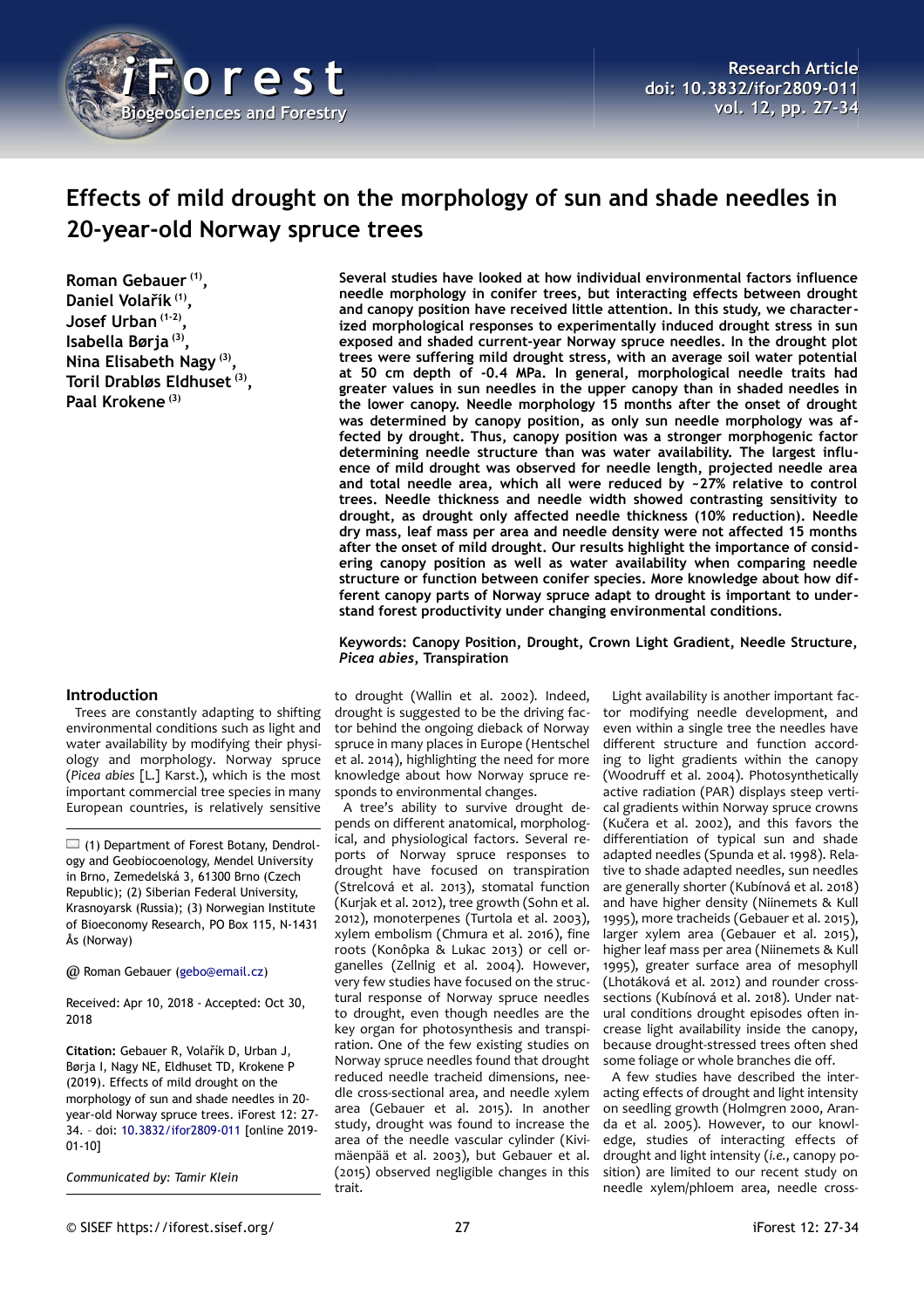sectional area and tracheid dimensions in Norway spruce (Gebauer et al. 2015). Increased knowledge about needle development in response to interacting effects of drought and canopy position is crucial to understand forest productivity and for ecosystem modelling (Niinemets & Kull 1995).

In this study we aim to characterize morphological responses to drought stress of sun-exposed and shaded current-year needles in young (~20 years old) Norway spruce trees. We test the following three hypotheses:  $(H_1)$  canopy position will strongly influence needle morphology;  $(H<sub>2</sub>)$ drought will alter the morphology of sun and shade needles as a result of water shortage during cell division and development; and  $(H_3)$  the interaction between drought and canopy position will result in stronger morphological reductions in sun adapted needles as compared to shade adapted needles.

# **Material and methods**

### *Study site and experimental design*

This study follows up previous studies in the same experimental stand (see Gebauer et al. 2011, 2015) and we sampled needles from the same trees used in these studies. Further details about the study site and experimental design can be found in Gebauer et al. (2011). Briefly, we used ~20-year-old Norway spruce trees that had been planted in a 1 × 1 m grid on former agricultural soil in 1990 in Ås, south-eastern Norway. Soil type was classified as albeluvisol. The mean annual precipitation is 785 mm and mean annual temperature 5.3 °C, according to data from the meteorological station in Ås, 3.9 km from the study site (Hansen & Grimenes 2003). Mean stand height, stand density and basal area were  $8.5 \pm 1.4$  m, 10,000 trees ha<sup>-1</sup>, and about 50  $m<sup>2</sup>$  ha<sup>-1</sup>, respectively. Fine roots were abundant down to a soil depth of 60 cm in October 2010 (Børja et al. 2017). Two study plots, about 150 m<sup>2</sup> each and situated ~15 m apart, were established within the stand. In each plot, we selected three individual trees, each from a different full-sib family (both plots had the same full-sib families – see Gebauer et al. 2011 for data on stem and crown dimensions of each tree). Trees standing along the edges of the plots were not selected. One plot received natural rainfall and served as the control plot. On the other plot (drought plot) the three selected trees were standing in one row and the two rows of trees flanking the experimental trees were removed in August 2008. In May 2009, a plastic roof covering the entire drought plot was set up under the tree crowns. Thus, light quantities and qualities within the tree crowns were not influenced by the plastic roof. The roof was sealed onto the stems using silicone putty to prevent precipitation run-off along the stem from reaching the soil. A 30 cm deep trench was dug around the plot to intercept the precipitation and soil water. The trench was dug outside the flanking tree rows to avoid damaging the roots of the experimental trees. On 4 July 2009, trees flanking the control trees were removed to

<span id="page-1-0"></span>

create similar tree density and light condition as in the drought plot.

### *Meteorology, soil water potential, light intensity and sap flow measurement*

A climatic station was set up on an open field 100 m from the experimental plots to measure global radiation, air temperature and relative air humidity using EMS11 and EMS33 (EMS Brno, Czech Republic), as well as precipitation and wind speed (MetOne Instruments, Grants Pass, OR, USA). Soil water potential (SWP) was monitored in triplicate measurements on both plots at 10, 30 and 50 cm soil depth using gypsum blocks (Delmhorst Inc., Towaco, NJ, USA). All these measurements were carried out from the beginning of the vegetation period until needles were sampled (*i.e.*, from 17 May to 7 August 2010). The amount of PAR (photosynthetically active radiation) in the two stands was measured under cloudless conditions on 4 August 2010 at 12:00 and 17:00 and compared to the PAR at an open plot nearby. At each canopy height, 100 independent PAR measurements were taken within five minutes using an EMS12® sensor (EMS Brno, Czech Republic). Sap flow was monitored from 17 May to the end of August 2010 in all six experimental trees, using EMS51<sup>®</sup> sap flow meters (EMS Brno, Czech Republic) working under the trunk heat balance principle (Cermák et al. 1973). Sap flow was measured at 1.3 m height on the north-facing side of each tree. Tree sap flow was standardized as per unit crown projected area and expressed in millimeters (i.e., liters per m<sup>2</sup>). We considered sap flow to equal transpiration over the season. Shoot water potential was measured on excised sun exposed shoots from the upper 1-2 m of the crown of each tree on 4 August 2010 at 2:00 pm using a Scholander pressure chamber. See Gebauer et al. (2015) for a more detailed description of measurements of sap flow, PAR, and tree and soil characteristics.

### *Plant material*

From each of the three experimental trees per treatment, five current-year shoots were collected near the top of the tree (sun needles: upper 1-2 m of the crown) and five current-year shoots were collected at the bottom of the crown (shade needles: 3.8-4.2 m above ground) on 7 August 2010, *i.e.*, 15 months after roof installation. The mean length of the living crown in the six experimental trees was 5.7 m. Shoots were sampled from the outer part of the southern side of the crown to minimize the effect of any microclimatic differences within the stand or canopy (Lhotáková et al. 2007). Samples were fixed in FAA solution (90 ml of 70% ethanol, 5 ml of acetic acid, and 5 ml of 40% formaldehyde).

### *Needle analysis*

From each sampled shoot we selected seven needles for morphological character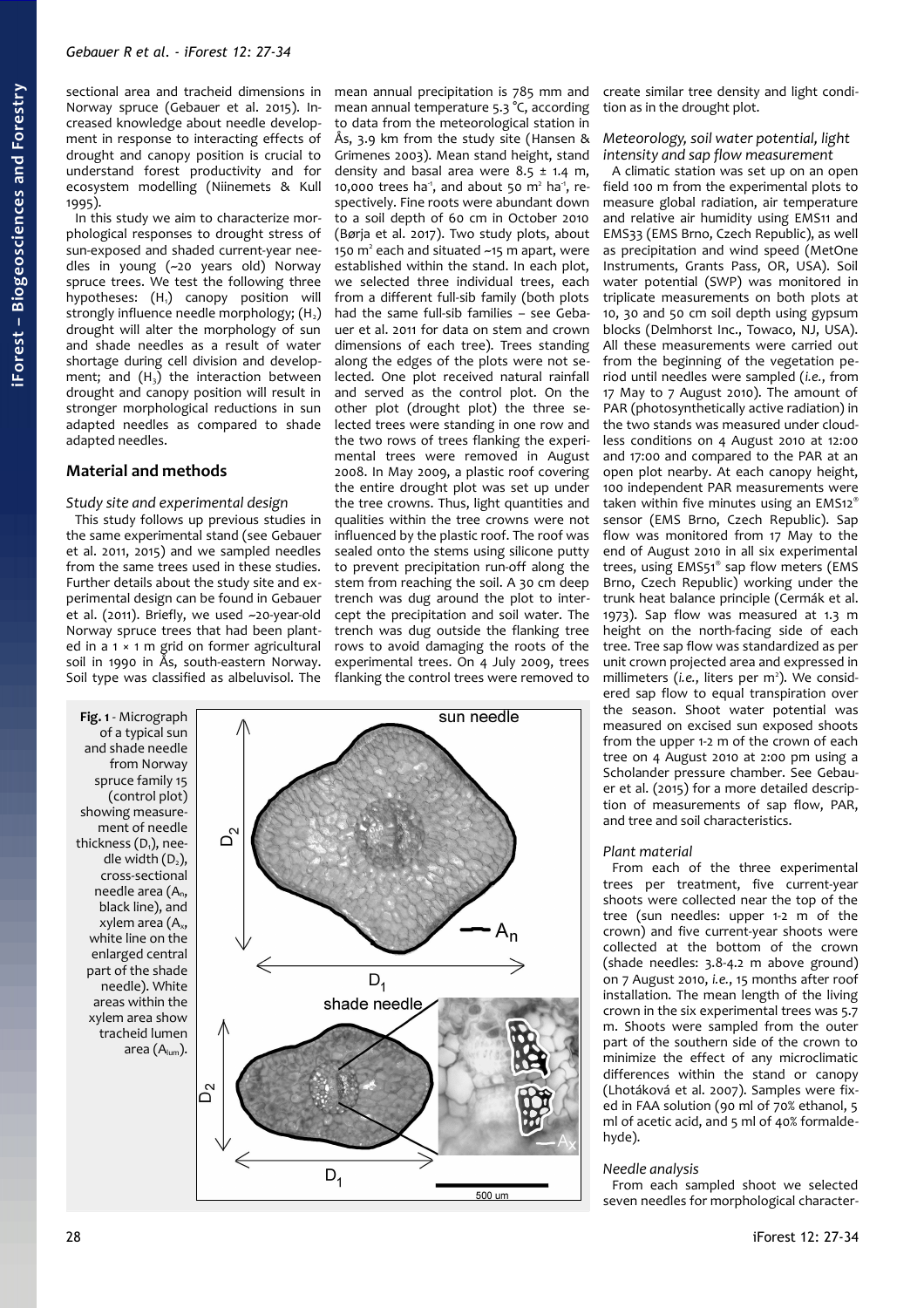ization. Needles were collected at regular intervals along the shoot axis to cover possible within-shoot heterogeneity in needle morphology. Altogether 35 needles from each tree canopy position were analyzed (7 needles × 5 shoots). Needle cross-sections were taken near the needle base. All needle cross-sections were examined under a light microscope (Olympus BX51® , Olympus Czech Group), and photographed using a digital camera (Olympus E-330® , Olympus Czech Group) connected to a computer by the software QuickPhotomicro® ver. 2.3 (Promicra, Czech Republic). Needle thickness  $(D_1)$  and needle width  $(D_2)$  were determined from the sections using ImageJ ver. 1.45 analyzing software (The University of Texas Health Science Center, San Antonio, TX, USA – [Fig. 1\)](#page-1-0). Needle cross-sectional shape (*i.e.*, needle flatness F<sub>n</sub>) was calculated as the ratio  $D_1/D_2$ . A needle with a round or square cross-section will have  $F_n$ close to 1, and larger  $F_n$  characterizes more flattened needles.

In this study, we also included four anatomical needle traits described in a previous paper (Gebauer et al. 2015) to determine their relationships with different measured and calculated morphological needle traits (summarized in [Tab. 1\)](#page-2-0). The four anatomical traits (A<sub>lum</sub>: tracheid lumen area; A<sub>n</sub>: cross-sectional needle area; A<sub>x</sub>: xylem area;  $N_t$ : number of tracheids – see [Fig. 1\)](#page-1-0) were measured from the same needles used in measuring  $D_1$  and  $D_2$ . To evaluate  $A_{\text{lum}}$  and  $N_t$ , tracheid lumina were manually coloured using Adobe Photoshop® ver. 9.0 (Adobe Systems, San Jose, CA, USA) before  $A_{lum}$ , N<sub>t</sub> and other anatomical needle traits were determined using ImageJ analysing software (see Gebauer et al. 2015 for more details). To determine leaf mass per area (LMA) and associated needle traits, 10 randomly selected sun needles and 10 shaded needles were taken from the same five sun and shade shoots sampled from each tree on 7 August 2010. The needles were first scanned to determine projected leaf area (PLA) and needle length  $(L_n)$  and then dried at 85 °C for 48 hours to determine needle dry matter (DM). PLA and  $L_n$  were determined using the software ImageJ. LMA was calculated as the ratio DM/PLA. Needle density ( $TD_n$  – eqn. 1) and total needle area (TLA – eqn. 2) were calculated according to Sellin (2000):

$$
TD_{n} = \frac{DM \cdot \sqrt{D_{1}^{2} + D_{2}^{2}}}{PLA \cdot D_{1}^{2}} \qquad (1)
$$
  
\n
$$
TLA = \frac{4r L_{n} \sqrt{D_{1}^{2} + D_{2}^{2}} + (1 - r) \pi L_{n} \sqrt{D_{1}^{2} + D_{2}^{2}}}{2} \qquad (2)
$$

where  $r = 0.75$  is the proportion of total needle length that is made up by the rectangular part of the needle projection (Sellin 2000).

### *Statistical analysis*

We analyzed differences in monthly and seasonally accumulated sap flow between <span id="page-2-0"></span>**Tab. 1** - Norway spruce needle traits, their abbreviations and units used in the study. (\*): Traits in italics are anatomical traits taken from Gebauer et al. (2015).

| Trait*           | <b>Explanation</b>                   | <b>Units</b>         |
|------------------|--------------------------------------|----------------------|
| $A_{\text{lum}}$ | tracheid lumen area                  | $\mu$ m <sup>2</sup> |
| $A_{n}$          | cross-sectional needle area (Fig. 1) | mm <sup>2</sup>      |
| $A_{x}$          | xylem area (Fig. 1)                  | $\mu$ m <sup>2</sup> |
| $D_1$            | needle thickness (Fig. 1)            | mm                   |
| D <sub>2</sub>   | needle width (Fig. 1)                | mm                   |
| <b>DM</b>        | mean needle dry mass                 | mg                   |
| F,               | needle flatness $(D_1/D_2)$          |                      |
| $L_{n}$          | needle length                        | mm                   |
| LMA              | leaf mass per area (DM/PLA)          | $g$ m <sup>-2</sup>  |
| N,               | number of tracheids in needle        | $\blacksquare$       |
| <b>PLA</b>       | mean needle projected area           | mm <sup>2</sup>      |
| TD <sub>n</sub>  | needle tissue density (egn. 1)       | $g \text{ cm}^{-3}$  |
| <b>TLA</b>       | total needle area (egn. 2)           | mm <sup>2</sup>      |

control trees and trees subjected to drought using a two-sample two-tailed *t*test at the 0.05 significance level. For analysis of needle morphological traits, we used linear mixed effect models (LME – Zuur et al. 2009). LME were used because of our hierarchical sampling strategy, where needles were collected from different trees (three trees per treatment) and from five different shoots on each tree and canopy position. LME allowed to consider variation among and within trees and shoots by specifying individual shoots within trees as a random effect. Some needle traits (DM, L<sub>n</sub>, LMA, PLA, TD<sub>n</sub>, TLA and TLA/PLA – [Tab. 1\)](#page-2-0) were determined not on an individual needle level, but as the average of 10 sun or shade needles per tree. For these traits, tree was specified as a random effect and the explanatory variables canopy position (sun/shade) and drought treatment (control/drought) were set as fixed effects. In the statistical analyses, a model for each needle trait was first fitted with each of the explanatory variables. In a subsequent model, both canopy position and drought were included, and then also the interaction canopy position × drought was added. To test for the significance of canopy position and drought and obtain appropriate p-values we adopted the approach described by Zuur et al. (2009). Briefly, we used likelihood ratio tests to compare each simpler model (incorporating either canopy position or drought) with the more complex model (incorporating canopy position, drought, and their interaction). To summarize our sampling design, we had 3 trees per treatment (6 trees in total), 2 canopy positions per tree (sun needles, shade needles), 5 shoots per canopy position, and 7 needles per shoot. Needle traits were determined either at the individual needle level or at the canopy position level [\(Tab. 2\)](#page-3-0).

To evaluate the relationships between selected morphological ( $D_1$ ,  $D_2$ , DM, TD<sub>n</sub>, L<sub>n</sub>, LMA) and anatomical  $(A_{\text{lum}}, A_{\text{n}}, A_{\text{x}}, N_{\text{t}})$  needle traits we used a similar approach as described above for analysis of needle anatomical traits. We used LME and specified one trait as the variable to be explained and the other as the explanatory variable (fixed effect). We also included the synergistic (fixed) effect of canopy position, as this was found to be important in our previous analysis. Tree was used as a random effect for models with  $DM$ ,  $TD<sub>n</sub>$  and LMA. For models with other variables (analysed on shoot level), tree and shoot were used as random effects. For shoot-level traits we used the within-subject centering approach (Van Pol & Wright 2009) to separate between- and within-shoot effects (only between-shoot effects are reported).

All statistical analyses were carried out in the R software environment (R Core Team 2015) using the packages "lme4" ver. 1.1-7 (Bates et al. 2014) for LME calculations and "lmerTest" ver. 2.0-25 (Kuznetsova et al. 2015) for calculation of 95% confidence intervals of population means for fixed effects.

# **Results**

#### *Meteorology, soil water potential, light intensity and sap flow*

Total precipitation during the experimental period from 17 May to 7 August 2010 (the day of needle sampling) was 232 mm, Penman-Monteith-based reference evapotranspiration 313 mm, mean air temperature 14.8 °C, and mean vapor pressure deficit 359 Pa. Total precipitation in the year preceding the needle sampling (8 August 2009-7 August 2010) was 768 mm and mean air temperature was 4.9 °C. This was below the long-term average (by 17 mm and 0.4 °C). The soil in the control plot was almost constantly wet, with only one short period of drought in late July. Mean SWP in the control plot varied from -1.1 to -0.02 MPa at different depths from early May to late August. In contrast, SWP in the upper soil layers of the drought plot was always below -1.1 MPa, the lower limit that could be measured by the gypsum blocks. However, average SWP at 50 cm soil depth in the drought plot was  $-0.42 \pm 0.06$  MPa, indicating that some water was available in deeper soil layers.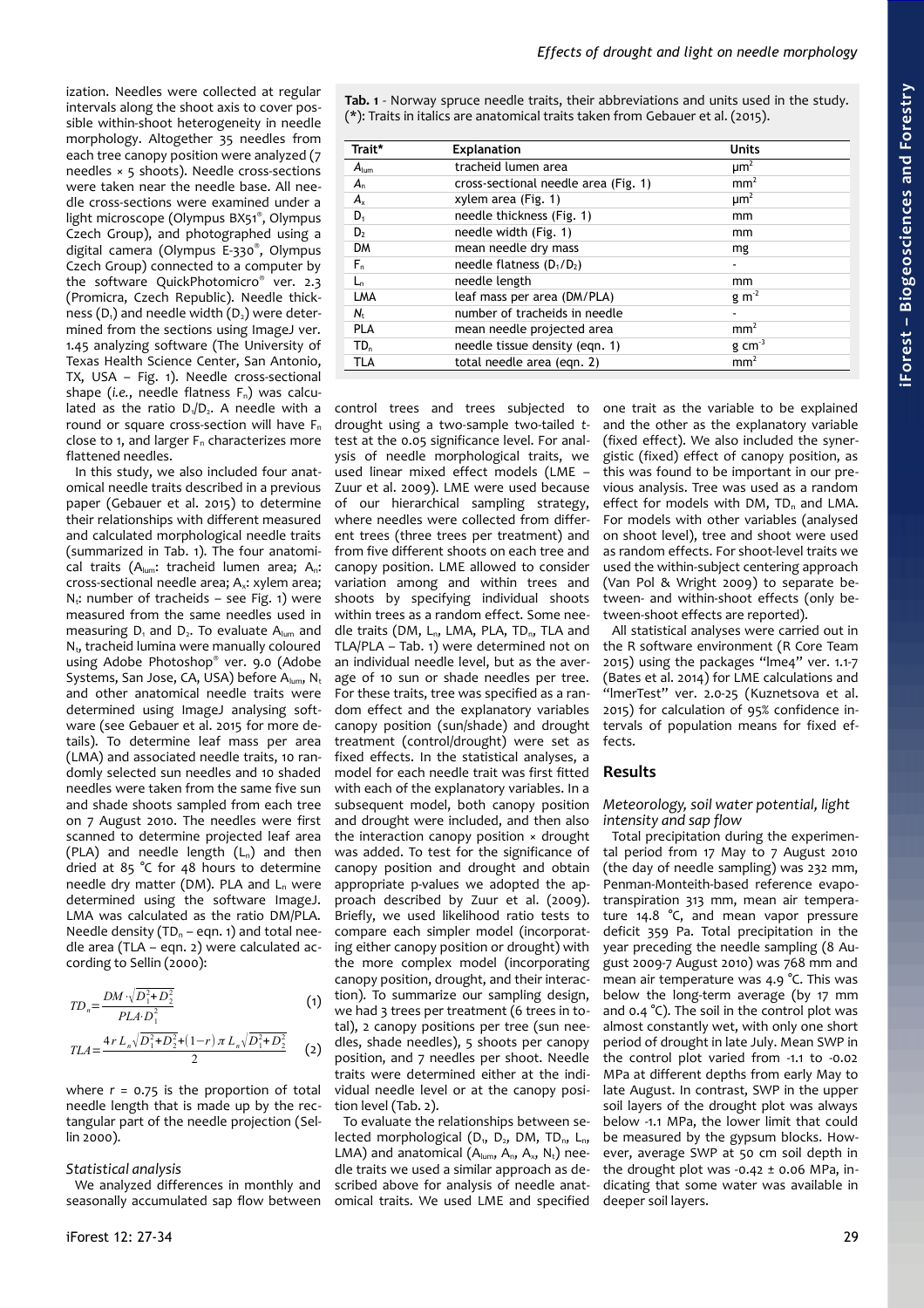<span id="page-3-0"></span>**Tab. 2** - Mean values and 95% confidence intervals fitted by linear mixed effect models (LME) for morphological traits of sun and shade needles from Norway spruce trees subjected to drought stress and control trees receiving natural rainfall. For each needle trait the model with the lowest AIC\* value is considered better. For an explanation of the different needle traits, see [Tab. 1.](#page-2-0) (\*): Akaike Information Criterion; (\*\*): effect of drought was significant only for sun needles.

| Needle         | Shade needles                  |                                                         | Sun needles                                                                                                                            |                                                                                       | Model                                 |                 |         |  |
|----------------|--------------------------------|---------------------------------------------------------|----------------------------------------------------------------------------------------------------------------------------------------|---------------------------------------------------------------------------------------|---------------------------------------|-----------------|---------|--|
| trait          |                                | Control Drought Control Drought                         |                                                                                                                                        |                                                                                       |                                       | AIC*            | P-value |  |
| D <sub>1</sub> |                                | 0.89 0.89 1.19 1.07                                     |                                                                                                                                        |                                                                                       | canopy position                       | 4618            | < 0.001 |  |
|                |                                |                                                         |                                                                                                                                        | $(0.80-0.99)$ $(0.79-0.99)$ $(1.10-1.28)$ $(0.98-1.17)$                               | drought                               | 5000            | 0.19    |  |
|                |                                |                                                         |                                                                                                                                        | the contract of the contract of the contract of                                       | drought × canopy position**           | 4585            | < 0.001 |  |
| D <sub>2</sub> |                                | $0.55$ 0.55                                             |                                                                                                                                        | 0.98 0.94                                                                             | canopy position                       | 4614            | < 0.001 |  |
|                |                                | $(0.49-0.62)$ $(0.48-0.61)$ $(0.92-1.05)$ $(0.87-1.00)$ |                                                                                                                                        |                                                                                       | drought                               | 5296            | 0.59    |  |
|                |                                |                                                         |                                                                                                                                        | $\mathcal{L}^{\mathcal{L}}(\mathbf{z})$ . The $\mathcal{L}^{\mathcal{L}}(\mathbf{z})$ | drought × canopy position             | 4613            | 0.09    |  |
| <b>DM</b>      |                                | $1.14$ $1.02$ $2.77$ $2.14$                             |                                                                                                                                        |                                                                                       | canopy position                       | 18              | < 0.001 |  |
|                |                                |                                                         |                                                                                                                                        | $(0.67-1.61)$ $(0.55-1.50)$ $(2.29-3.24)$ $(1.67-2.61)$                               | drought                               | 35              | 0.34    |  |
|                |                                |                                                         | $\mathcal{L}(\mathcal{L})$ , and $\mathcal{L}(\mathcal{L})$ , and $\mathcal{L}(\mathcal{L})$ , and $\mathcal{L}(\mathcal{L})$          |                                                                                       | drought × canopy position             | $\overline{16}$ | 0.14    |  |
| F <sub>n</sub> |                                | 1.63 1.69 1.22 1.15                                     |                                                                                                                                        |                                                                                       | canopy position                       | $-124$          | < 0.001 |  |
|                |                                |                                                         |                                                                                                                                        | $(1.46-1.79)$ $(1.52-1.85)$ $(1.06-1.38)$ $(0.99-1.32)$                               | drought                               | 219             | 0.87    |  |
|                |                                |                                                         | $\mathcal{L}(\mathcal{L})$ and $\mathcal{L}(\mathcal{L})$ . The $\mathcal{L}(\mathcal{L})$                                             | <b>Contract Contract</b>                                                              | drought $\times$ canopy position**    | $-130$          | 0.01    |  |
| Ln             | $9 \left( \frac{1}{2} \right)$ |                                                         | 8.1 13.3                                                                                                                               | 10                                                                                    | canopy position                       | $-303$          | < 0.001 |  |
|                |                                | $(7.6-10.3)$ $(6.7-9.4)$ $(11.9-14.6)$ $(8.8-11.5)$     |                                                                                                                                        |                                                                                       | drought                               | $-138$          | 0.17    |  |
|                |                                |                                                         |                                                                                                                                        | <b>Contract Contract</b>                                                              | $d$ rought $\times$ canopy position** | $-420$          | < 0.001 |  |
| LMA            | 140                            | 140                                                     |                                                                                                                                        | 201 195                                                                               | canopy position                       | 113             | < 0.001 |  |
|                |                                | $(109-171)$ $(109-171)$ $(170-232)$ $(164-226)$         |                                                                                                                                        |                                                                                       | drought                               | 127             | 0.88    |  |
|                |                                |                                                         | $\mathcal{L}^{\mathcal{L}}(\mathcal{L}^{\mathcal{L}}(\mathcal{L}^{\mathcal{L}}(\mathcal{L}^{\mathcal{L}}(\mathcal{L}^{\mathcal{L}})))$ | $\sim 10^{11}$ km $^{-1}$                                                             | drought × canopy position             | 117             | 0.9     |  |
| PLA            | 8.2                            | 7.3                                                     | 13.7 10.9                                                                                                                              |                                                                                       | canopy position                       | $-59$           | < 0.001 |  |
|                |                                | $(6.5-10.0)$ $(5.5-9.0)$ $(12.0-15.5)$ $(9.2-12.7)$     |                                                                                                                                        |                                                                                       | drought                               | -46             | 0.22    |  |
|                |                                |                                                         |                                                                                                                                        | <b>Contractor</b>                                                                     | drought + canopy position             | $-63$           | 0.014   |  |
| <b>TDn</b>     | 0.18                           | 0.19                                                    | 0.22                                                                                                                                   | 0.24                                                                                  | canopy position                       | $-43$           | 0.02    |  |
|                |                                | $(0.14-0.23)$ $(0.15-0.24)$ $(0.17-0.26)$ $(0.20-0.29)$ |                                                                                                                                        |                                                                                       | drought                               | $-38$           | 0.42    |  |
|                |                                |                                                         |                                                                                                                                        |                                                                                       | $d$ rought $\times$ canopy position   | $-41$           | 0.45    |  |
| <b>TLA</b>     | 33                             |                                                         | 32 77                                                                                                                                  | 51                                                                                    | canopy position                       | $-12$           | < 0.001 |  |
|                |                                | $(25-41)$ $(23-40)$ $(69-86)$ $(42-59)$                 |                                                                                                                                        |                                                                                       | drought                               | 0.6             | 0.18    |  |
|                |                                |                                                         |                                                                                                                                        | <b>Contract Contract</b>                                                              | $d$ rought $\times$ canopy position** | -26             | < 0.001 |  |
| TLA/PLA        |                                | 3.98 4.46                                               | 5.65                                                                                                                                   | 4.81                                                                                  | canopy position                       | 33              | 0.02    |  |
|                |                                | $(3.00-4.96)$ $(3.48-5.44)$ $(4.67-6.63)$ $(3.82-5.79)$ |                                                                                                                                        |                                                                                       | drought                               | 38              | 0.71    |  |
|                |                                |                                                         |                                                                                                                                        |                                                                                       | $d$ rought $\times$ canopy position   | 34              | 0.19    |  |

In the drought plot light availability at the sampling position in the lower canopy varied from 16  $\pm$  1.7% (mean  $\pm$  SE) of the PAR in the open area around noon (289 ± 32 *vs.* 1858 µmol m<sup>2</sup> s<sup>-1</sup> in canopy *vs.* open area) to 1.6  $\pm$  0.07% in the late afternoon (12.5  $\pm$  0.5 *vs.* 782 µmol m<sup>2</sup> s<sup>-1</sup>). In the control plot light availability in the lower canopy varied from 14  $\pm$  0.6% (mean  $\pm$  SE) of the PAR in the

open area around noon (258 ± 11.4 *vs.* 1896 µmol m<sup>2</sup> s<sup>-1</sup>) to 1.6 ± 0.07% in the late afternoon (12.5 ± 0.5 vs. 792 µmol m<sup>2</sup> s<sup>-1</sup> – Gebauer et al. 2015). Light availability at the sampling position in the upper canopy was probably similar to that in the open area since needles were collected from the tips of unshaded, south-facing branches.

Mean cumulative sap flow in the control

plot was 198  $\pm$  21 mm (mean  $\pm$  SE) from 17 May to 7 August 2010. This was 2.28 times higher than the sap flow in the drought plot  $(87 \pm 51 \text{ mm}, \text{p} = 0.011)$ . In June 2010, when the needle growth rate normally is at its maximum, mean cumulative sap flow was  $87 \pm 5$  mm and  $34 \pm 13$  mm in the control and drought plot, respectively [\(Fig. 2\)](#page-3-1). Midday shoot water potential on 4 August



<span id="page-3-1"></span>**Fig. 2** - (Left): monthly sums of precipitation and Penman-Monteith based reference evapo-transpiration (PET) from May 2009 to August 2010. (Right): sap flow-based transpiration of drought stressed and control Norway spruce trees from May to August 2010 (monthly sums ± SE, n=3).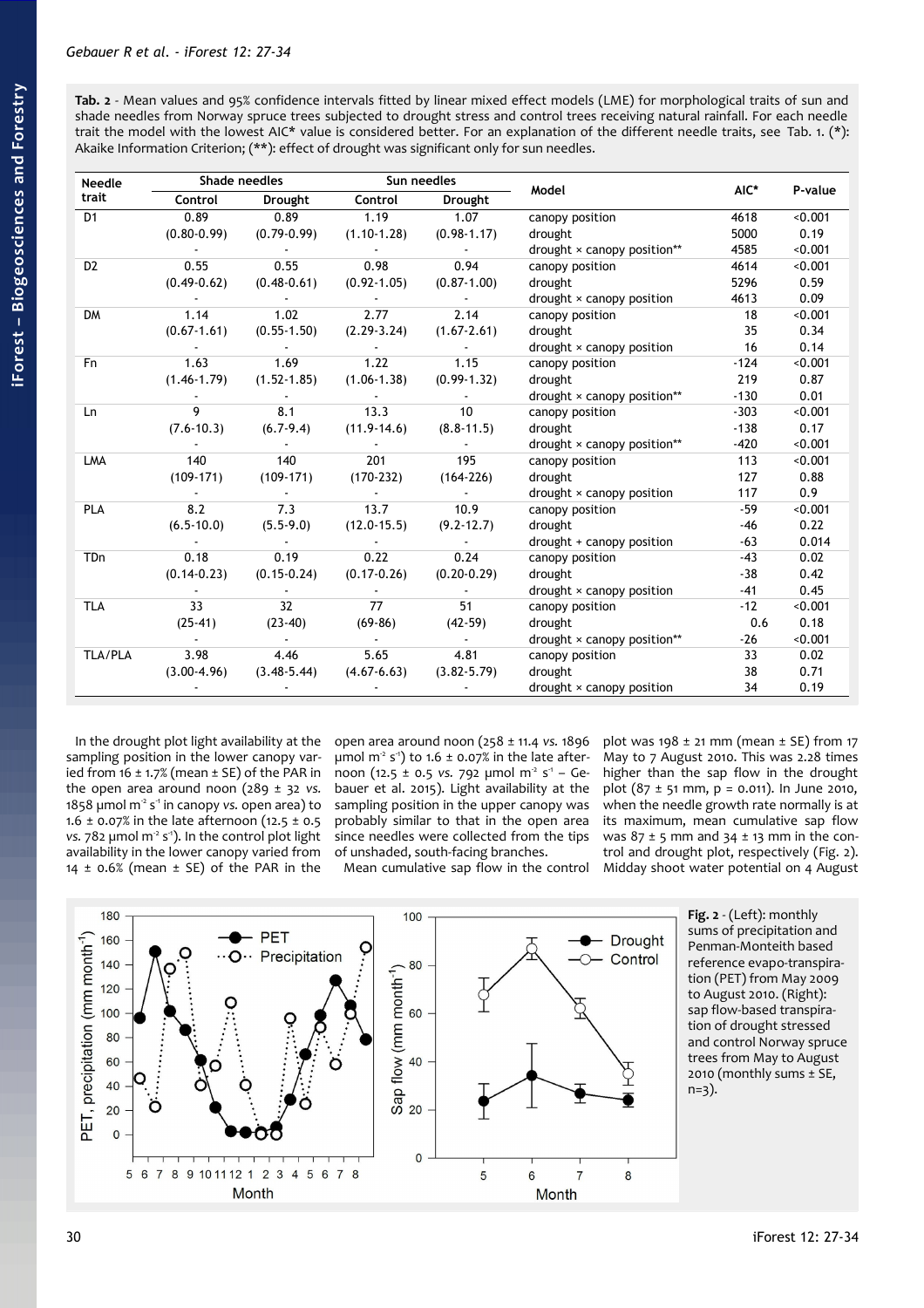Sun needles

2010 averaged -1.65 ± 0.12 MPa (mean ± SEM) and  $-1.80 \pm 0.0$  MPa in the control and drought-stressed trees, respectively, with no significant difference between treatments. The average transpiration of the same day was 2.03 and 1.09 mm in control and drought-stressed trees, respectively.

### *Effects of canopy position on needle morphology*

For all studied needle traits we found significant differences between shade and sun needles [\(Tab. 2\)](#page-3-0). In general, needle traits had greater values in the upper canopy than in the lower canopy [\(Tab. 2,](#page-3-0) [Fig. 3\)](#page-4-0). The only exception was  $F_n$ , which was greater in the lower canopy on both plots [\(Tab. 2,](#page-3-0) [Fig. 3\)](#page-4-0). Sun needles had ~40%,  $-70\%$  and  $-130\%$  larger LMA,  $D_2$  and DM, respectively, than shade needles on both plots [\(Tab. 2\)](#page-3-0). For these traits, there was no significant interaction between drought and canopy position.  $TD_n$  and  $TLA/PLA$ were least influenced by canopy position, although for these traits the difference between sun and shade needles was still high ( $-20\%$ ). The greater TD<sub>n</sub> of sun needles compared to shade needles was mostly caused by DM, which varied more than  $D_{1}$ , D2 or PLA (*i.e.*, the other traits used to calculate  $TD_n$ ). The TLA/PLA ratio showed that TLA was 5.2-fold and 4.2-fold greater than PLA for sun and shade needles, respectively, on both plots [\(Tab. 2\)](#page-3-0). In general, differences between shade and sun needles needle morphological traits were reduced by 12% (calculated from all studied traits) in trees subject to drought compared to control trees.

# *Early morphological responses to mild drought in sun and shade needles*

Drought alone had no significant effect on any of the studied needle traits [\(Tab. 2\)](#page-3-0).



Shade needles

<span id="page-4-0"></span>**Fig. 3** - Effect of drought (C = control plot; D = drought plot) and canopy position on morphological needle traits in three full-sib Norway spruce families. Only traits with a significant interaction between drought and canopy position are shown. Bars show 95% confidence intervals around the mean and different letters show significant differences at  $p \le 0.05$ .

<span id="page-4-1"></span>**Tab. 3** - Relationship between anatomical and morphological traits of sun and shade needles from Norway spruce trees subjected to drought and control trees receiving natural rainfall. For an explanation of the different needle traits, see [Tab. 1](#page-2-0) and Methods. (\*): Traits in italics are anatomical traits taken from Gebauer et al. (2015).

|                | Needle traits    | P-value for<br>needle trait | Regression<br>slope | P-value for<br>canopy position |                 | <b>Needle traits</b> | P-value for<br>needle trait | Regression<br>slope  | P-value for<br>canopy position |
|----------------|------------------|-----------------------------|---------------------|--------------------------------|-----------------|----------------------|-----------------------------|----------------------|--------------------------------|
| $D_1$          | D <sub>2</sub>   | < 0.001                     | 0.5900              | 0.520                          | L <sub>n</sub>  | $D_1$                | < 0.001                     | 0.0012               | 0.760                          |
|                | $A_{\text{lum}}$ | 0.001                       | 36.5600             | 0.060                          |                 | D <sub>2</sub>       | 0.220                       | 0.0005               | 0.620                          |
|                | $A_{n}$          | < 0.001                     | 0.0009              | 0.790                          |                 | $A_{\text{lum}}$     | 0.150                       | 0.0275               | 0.990                          |
|                | $A_{x}$          | < 0.001                     | 0.3010              | 0.330                          |                 | $A_{n}$              | 0.030                       | $9.32 \cdot 10^{7}$  | 0.940                          |
|                | $N_{\rm t}$      | < 0.001                     | 14.2000             | 0.950                          |                 | $A_{x}$              | < 0.001                     | $6.00 \cdot 10^{-5}$ | 0.220                          |
| D <sub>2</sub> | $A_{\text{lum}}$ | 0.030                       | 23.5700             | 0.001                          |                 | $N_{t}$              | < 0.001                     | 0.0400               | 0.320                          |
|                | $A_{n}$          | < 0.001                     | 0.0012              | < 0.001                        | LMA             | $D_1$                | 0.844                       | 0.0169               | 0.051                          |
|                | $A_{x}$          | < 0.001                     | 0.2500              | 0.010                          |                 | D <sub>2</sub>       | 0.028                       | 0.1840               | 0.559                          |
|                | $N_{t}$          | 0.001                       | 12,4200             | 0.560                          |                 | $TD_n$               | 0.001                       | 609,0000             | 0.011                          |
| <b>DM</b>      | $D_1$            | 0.029                       | 0.0031              | 0.123                          |                 | $A_{x}$              | 0.655                       | 0.0096               | 0.069                          |
|                | D <sub>2</sub>   | 0.007                       | 0.0042              | 0.473                          | $\mathsf{TD}_n$ | $D_1$                | 0.206                       | $-0.0002$            | 0.036                          |
|                | $TD_n$           | 0.623                       | 2.1000              | 0.002                          |                 | D <sub>2</sub>       | 0.142                       | 0.0002               | 0.512                          |
|                | $A_{x}$          | 0.108                       | 0.0007              | 0.089                          |                 | $A_{x}$              | 0.983                       | $6.7 \cdot 10^{7}$   | 0.247                          |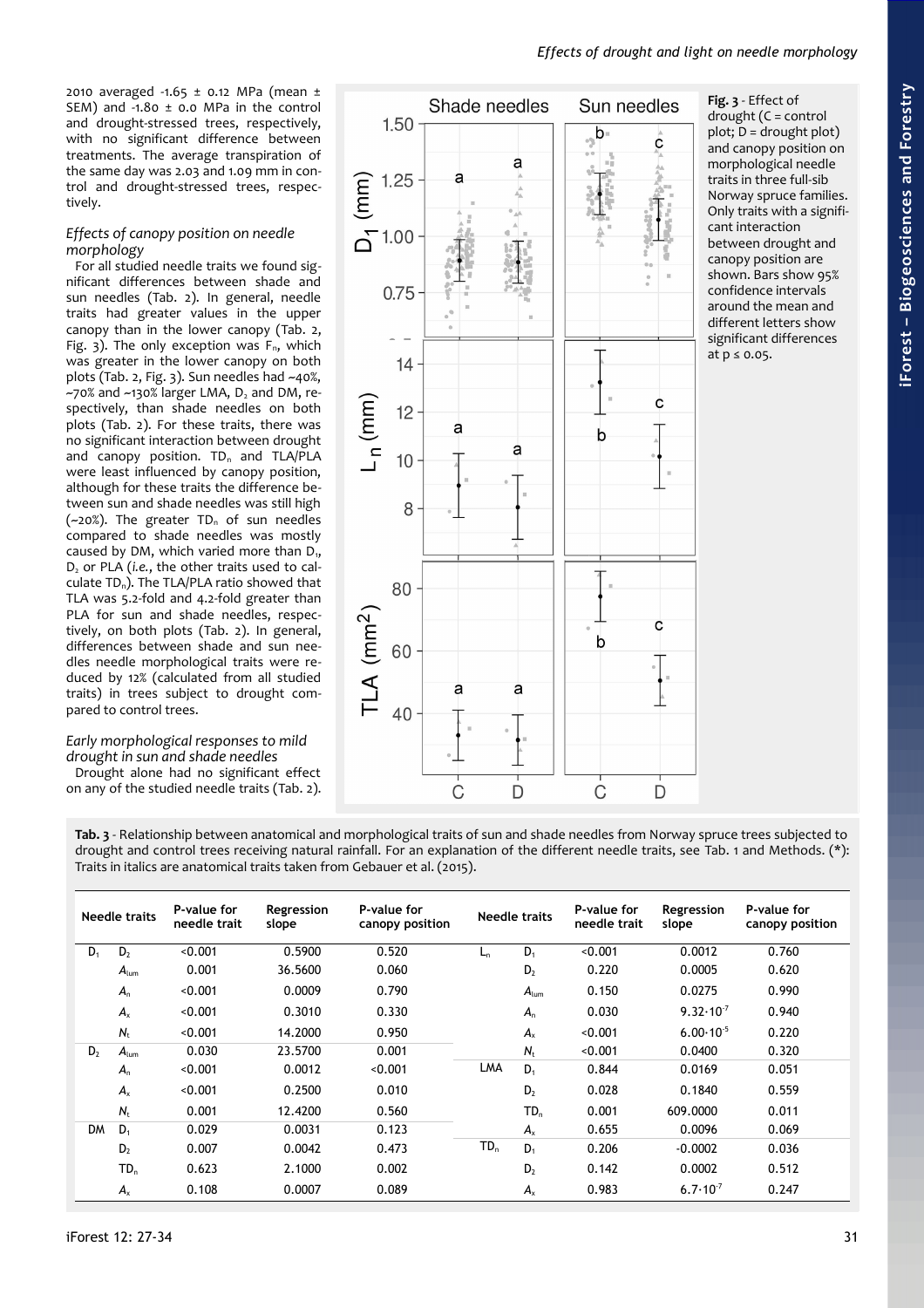For many traits, this was partly due to the fact that shade and sun needles differ in their early morphological responses to drought. For five of the 10 studied needle traits ( $D_1$ ,  $F_n$ ,  $L_n$ , PLA and TLA) the drought  $\times$ canopy position interaction was significant [\(Tab. 2,](#page-3-0) [Fig. 3\)](#page-4-0), and in-depth analysis of this interaction revealed that only sun needles were affected by drought [\(Tab. 2\)](#page-3-0). The greatest influence of drought on sun needles was observed for  $L_{n}$ , PLA and TLA, which were reduced by 27, 10 and 32%, respectively, relative to control trees [\(Tab. 2\)](#page-3-0). The drought × canopy position interaction was non-significant for  $D_2$ , DM, LMA, TD<sub>n</sub> and the TLA/PLA ratio [\(Tab. 2\)](#page-3-0).  $D_1$  and  $D_2$ showed different sensitivity to drought, as only the thickness of sun needles was reduced by drought (10% reduction). The reduced thickness of sun needles in response to drought corresponded with the observed decrease in sun needle flatness in the drought plot [\(Tab. 2\)](#page-3-0).

### *Relationships among morphological and anatomical needle traits*

The morphological traits measured at the individual needle level  $(D_1, D_2, L_1)$  showed a significant relationship with most of the selected anatomical and morphological needle traits [\(Tab. 3\)](#page-4-1). For needle traits measured at the canopy position level (DM, LMA,  $TD_n$ ), half of the tested relationships were significant for DM and LMA, whereas only one significant relationship was found for  $TD_n$  [\(Tab. 3\)](#page-4-1). All the significant relationships found among needle traits were positive [\(Tab. 3\)](#page-4-1). Canopy position tended to have little effect on the relationship between traits, as only six of 26 tested relationships were significant [\(Tab. 3\)](#page-4-1).

# **Discussion**

### *Effects of canopy position on needle morphology*

Previous studies have shown that needle development within tree canopies is mostly influenced by long-term light availability, which leads to anatomical (Gebauer et al. 2015) and morphological changes (Ellsworth & Reich 1993, Niinemets et al. 2007). This was also supported by our study, as we found that shade needles in the lower canopy had significantly smaller values for morphological traits compared to sun needles in the upper canopy. Thus our first hypothesis was supported.

The lower LMA of shade needles compared to sun needles reflects the higher efficiency with which these needles capture light relative to the biomass invested. The pattern of LMA variation found within tree canopies also enhances the foliage's capacity for photosynthesis under conditions of high light intensities and their light harvesting efficiency under low light intensities (Niinemets et al. 1998). The range of LMA values found in our study (115-223 g  $m^2$ ) was broad but falls within the range found by others for Norway spruce trees (Hager & Sterba 1985, Konôpka et al. 2016). The variation in LMA that we observed within Norway spruce crowns were mostly attributed to changes in needle width  $(D<sub>2</sub>)$  and needle tissue density  $(TD_n)$ .

Sun needles were longer and had larger projected needle area than shade needles, reflecting their increased capacity for light capture. Needle length was also positively correlated with needle xylem area and tracheid number  $(A_x$  and  $N_t$ ), consistent with a higher water transport capacity of the longer sun needles. Although the xylem in Norway spruce needles consists of thickwalled tracheids, we found no strong relationship between  $TD_n$  and  $A_x$ . This is probably because the xylem makes up a very small proportion of total needle cross-sectional area in Norway spruce (0.3% according to Gebauer et al. 2015).

In our study,  $TD_n$  was higher in sun needles in the upper canopy than in shade needles in the lower canopy. A similar trend was also found for *Tsuga heterophylla* (Raf.) Sarg. (Richardson et al. 2001) and *Pinus radiata* D. Don (Niinemets et al. 2007). Nevertheless, an extensive review of the literature has shown that a wide range of relationships exists between  $TD_n$  and light intensity (equivalent to canopy position) among conifers (Niinemets 1997). This review concluded that  $TD_n$  is determined by other environmental factors that inherently accompany light gradients. Moreover, a positive relationship exists between TD<sub>n</sub> and needle carbon content per needle dry mass, and higher needle carbon content may be attributed to increased thickening and lignification of needle cell walls (Niinemets 1997). This assumption is supported by our finding that  $TD_n$  was more influenced by needle dry mass (DM) than by D<sub>1</sub> or PLA (*i.e.*, the other traits used to calculate  $TD_n$ ). The higher  $TD_n$  of sun needles means that sun needles require a higher energy investment than shade needles, but the net effect on the tree's energy budget is probably outweighed by their higher photosynthetic activity (Niinemets et al. 1998).

In Norway spruce needle thickness  $(D_1)$ tends to become larger and less variable than needle width  $(D<sub>2</sub>)$  going from the lower to the upper canopy (Niinemets & Kull 1995, Niinemets 1997) and our data replicated this pattern. However, the relationship between  $D_1$  and  $D_2$  was still highly significant and positive. Both  $D_1$  and  $D_2$ were also positively correlated with all the studied anatomical needle traits  $(A_{\text{lum}}, A_{\text{n}}, A_{\text{n}})$  $A_x$  and  $N_t$ ). In an ecological context, it may be advantageous for the trees to increase the thickness of sun needles, as it increases the needle mesophyll area per surface area which in turn increases the diffusive conductance of the mesophyll to CO<sub>2</sub> (Niinemets & Kull 1995, Lhotáková et al. 2012). Moreover, thick needles are expected to have greater light absorbance than thin needles due to increasing path length (Oquist et al. 1982). The higher sensitivity

of  $D_2$  to canopy position compared to  $D_1$  results in variation in needle flatness  $(F_n)$ within Norway spruce crowns. The different sensitivity of  $D_1$  and  $D_2$  to canopy position is also influencing the TLA/PLA ratio, as smaller ratios are characteristic of more flattened needles.

#### *Early morphological responses to mild drought in shade needles*

In our study, the morphology of shade needles developing under mild drought conditions was very similar to that of shade needles in the control trees. Thus, our second hypothesis was not supported for shade needles. Part of the reason for this may be that shade needles experienced less drought stress than sun needles. In Norway spruce, shade needles have significantly higher water potential than sun needles (Schulze et al. 1985, Sellin & Kupper 2004). Also, shade needles have low overall transpiration rates (Schulze et al. 1985, Sellin & Kupper 2004). Transpiration rates would be low for shade needles in both drought-stressed trees and control trees because the lower light intensities and wind speeds typically found at the bottom of the canopy reduce water vaporization. Another reason for the weak drought response of shade needles could be that these needles are already physiologically constrained and operate close to their survival threshold (Sellin & Kupper 2004). Because of their small size and reduced photosynthesis (Bertamini et al. 2006) and hydraulic conductivity (Gebauer et al. 2015), further structure reductions in shade needles might lead to needle mortality, needle shedding and eventually death of branches.

We should emphasize that the trees in our drought plot still received some water from deeper soil layers. This allowed them to maintain 44% of the transpiration level of the control trees. The moderate soil water potential measured in deeper soil layers (-0.42 MPa) indicated that our experimental trees were experiencing mild drought stress. The minimum water potential of -1.8 MPa indicated that trees subject to drought stress were far from the water potential inducing 50% loss of xylem hydraulic conductivity. This threshold has been found to be -2.5 MPa for 24-year-old Norway spruce in Sweden (Rosner et al. 2008) and -4 MPa for young Norway spruce in southern Poland (Chmura et al. 2016). The minimum water potential in our study was also higher than the typical turgor loss point for Norway spruce of about -3 MPa (Gross & Koch 1991). The relatively mild drought stress experienced by our experimental trees clearly does not kill the trees in a short time, but even mild drought stress with a minimum water potential of -1.8 MPa affected tree anatomy and physiology (*i.e.*, transpiration, stomatal conductance, and photosynthesis). Such effects may persist for several weeks and even after re-watering (Chmura et al. 2016).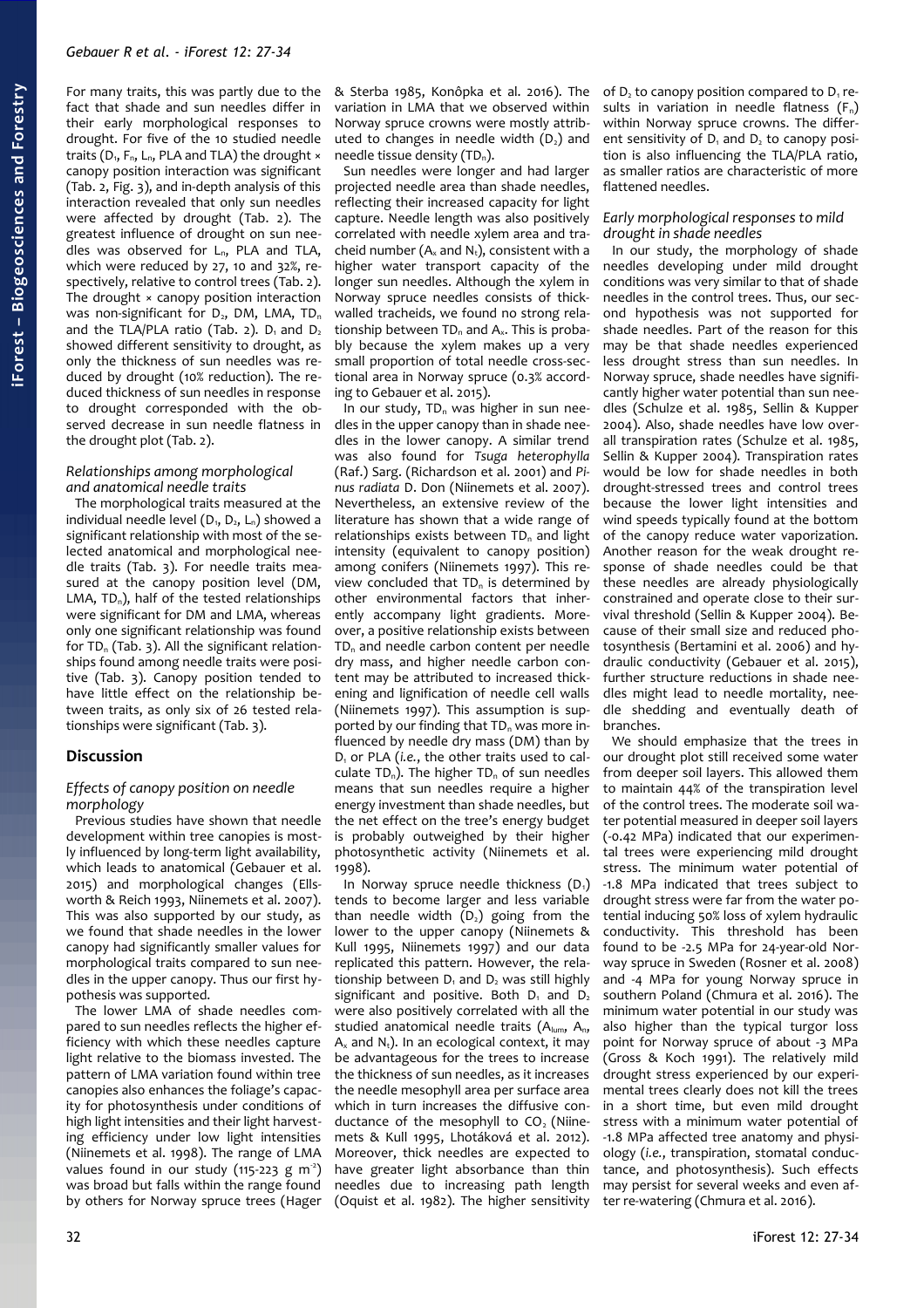# *Early morphological responses to mild drought in sun needles*

Smaller cell dimensions are a typical outcome when drought stress occurs during tree development, due to reduced turgor in the cell elongation phase (Chaves et al. 2003). Our observations fit with this pattern, as drought reduced five of the ten studied sun needle traits by 6 to 34%. Thus, our second hypothesis was supported for sun needles. This also means that drought had a higher impact on sun needles than on shade needles, thus supporting our third hypothesis. The extensive morphological plasticity we observed in sun needles 15 months after the onset of drought also confirms that needles are among the tree parts that are most sensitive to environmental changes (Eldhuset et al. 2013). Mild drought stress is known to cause much less pronounced structural modification of needles than severe drought (Eldhuset et al. 2013). Consequently, the increase in LMA and  $TD_n$  observed in several studies of severe drought stress (Niinemets 2001, Hallik et al. 2009) was not observed in our study. However, we cannot rule out that mild but prolonged drought stress would result in stronger morphological needle plasticity. Although we observed extensive plasticity of sun needle morphology to drought in this study, we found even stronger reductions in anatomical needle traits at the cellular level in a previous study (10 to 45% reductions – Gebauer et al. 2015).

# **Conclusion**

Canopy position influenced all the morphological needle traits we studied. Our results also showed that early morphological responses to drought differ between sun and shade needles: sun needles underwent pronounced morphological changes, while no such plastic responses were observed in shade needles. The interactive effect of drought and canopy position resulted in smaller morphological differences between needle types in trees subject to drought stress *vs*. control trees, as sun adapted needles in the upper crown were more affected by drought than shade adapted needles at the bottom of the crown.

Our results demonstrate that canopy position and water availability may modify the morphology of Norway spruce needles in diverse ways. We propose that unaccounted differences in water availability could explain some of the inter-specific variability reported for conifers in the relationship between needle morphology and light intensity. However, the generality of our results needs to be confirmed by further replication of our morphological studies across Norway spruce genotypes and different soil and environmental conditions.

# **Acknowledgments**

This work was funded by the project "In-

dicators of Tree Vitality" (Reg. No. CZ.1.07/ 2.3.00/20.0265) co-financed by the European Social Fund and the Czech Republic, by Iceland, Liechtenstein and Norway through the EEA Financial Mechanism (grant no. A/CZ0046/2/0009), by the Ministry of Education, Youth and Sports of the Czech Republic (Grant INTER-TRANSFER LTT17033), and by Mendel University in Brno (grant no. IGA 73/2013). We would also like to acknowledge the contribution of the COST Action FP1106, STReESS. We are grateful to Jaromíra Dreslerová, Alžbeta Malotínová and Darina Smerekovská for laboratory work. We would like to thank several anonymous reviewers for their constructive comments, which improved the manuscript.

# **Conflict of interest**

The authors declare that they have no conflict of interest.

# **References**

- Aranda I, Castro L, Pardos M, Gil L, Pardos JA (2005). Effects of the interaction between drought and shade on water relations, gas exchange and morphological traits in cork oak (*Quercus suber* L.) seedlings. Forest Ecology and Management 210: 117-129. - doi: [10.1016/j.for](https://doi.org/10.1016/j.foreco.2005.02.012) [eco.2005.02.012](https://doi.org/10.1016/j.foreco.2005.02.012)
- Bates D, Maechler M, Bolker B, Walker S (2014). \_lme4: Linear mixed-effects models using Eigen and S4. R package version 1.1-7. [online] URL: <http://CRAN.R-project.org/package=lme4>
- Bertamini M, Muthuchelian K, Nedunchezhian N (2006). Shade effect alters leaf pigments and photosynthetic responses in Norway spruce (*Picea abies* L.) grown under field conditions. Photosynthetica 44: 227-234. - doi: [10.1007/s11099-006-0011-z](https://doi.org/10.1007/s11099-006-0011-z)
- Børia I, Douglas LG, Svetlík J, Nagy NE, Gebauer R, Urban J, Volarík D, Lange H, Krokene P, Cermák P, Eldhuset TD (2017). Springer International Publishing, New York, USA, pp. 123-142. doi: [10.1007/978-3-319-63336-7\\_8](https://doi.org/10.1007/978-3-319-63336-7_8)
- Chaves MM, Maroco JP, Pereira JS (2003). Understanding plant responses to drought - from genes to the whole plant. Functional Plant Biology 30: 239-264. - doi: [10.1071/FP02076](https://doi.org/10.1071/FP02076)
- Chmura DJ, Guzicka M, McCulloh KA, Zytkowiak R (2016). Limited variation found among Norway spruce half-sib families in physiological response to drought and resistance to embolism. Tree Physiology 36: 252-266. - doi: [10.1093/tree](https://doi.org/10.1093/treephys/tpv141) [phys/tpv141](https://doi.org/10.1093/treephys/tpv141)
- Cermák J, Deml M, Penka M (1973). A new method of sap flow rate determination in trees. Biologia Plantarum 15: 171-178. - doi: [10.10](https://doi.org/10.1007/BF02922390) [07/BF02922390](https://doi.org/10.1007/BF02922390)
- Eldhuset T, Nagy N, Volarík D, Børja I, Gebauer R, Yakovlev I, Krokene P (2013). Drought affects tracheid structure, dehydrin expression, and above- and belowground growth in 5-year-old Norway spruce. Plant and Soil 366: 305-320. doi: [10.1007/s11104-012-1432-z](https://doi.org/10.1007/s11104-012-1432-z)
- Ellsworth DS, Reich PB (1993). Canopy structure and vertical patterns of photosynthesis and related leaf traits in a deciduous forest. Oecologia 96: 169-178. - doi: [10.1007/BF00317729](https://doi.org/10.1007/BF00317729)

Gebauer R, Volarík D, Urban J, Børja I, Nagy NE,

Eldhuset TD, Krokene P (2011). Effect of thinning on the anatomical adaptation of Norway spruce needles. Tree Physiology 31: 1103-1113. doi: [10.1093/treephys/tpr081](https://doi.org/10.1093/treephys/tpr081)

Gebauer R, Volarík D, Urban J, Børja I, Nagy NE, Eldhuset TD, Krokene P (2015). Effects of prolonged drought on the anatomy of sun and shade needles in young Norway spruce trees. Ecology and Evolution 5: 4989-4998. - doi: [10.1002/ece3.1766](https://doi.org/10.1002/ece3.1766)

- Gross K, Koch W (1991). Water relations of *Picea abies*. I. Comparison of water relations parameters of spruce shoots examined at the end of the vegetation period and in winter. Physiologia Plantarum 83: 290-295. - doi: [10.1111/j.1399-](https://doi.org/10.1111/j.1399-3054.1991.tb02155.x) [3054.1991.tb02155.x](https://doi.org/10.1111/j.1399-3054.1991.tb02155.x)
- Hager H, Sterba H (1985). Specific leaf area and needle weight of Norway spruce (*Picea abies*) in stands of different densities. Canadian Journal of Forest Research 15: 389-392. - doi: [10.1139](https://doi.org/10.1139/x85-062) [/x85-062](https://doi.org/10.1139/x85-062)
- Hallik L, Niinemets U, Wright IJ (2009). Are species shade and drought tolerance reflected in leaf-level structural and functional differentiation in Northern Hemisphere temperate woody flora? New Phytologist 184: 257-274. - doi: [10.111](https://doi.org/10.1111/j.1469-8137.2009.02918.x) [1/j.1469-8137.2009.02918.x](https://doi.org/10.1111/j.1469-8137.2009.02918.x)
- Hansen VT, Grimenes AA (2003). Meteorologiske data for Ås 2002 [Meteorological data for Ås 2002]. Department of Engineering, Norwegian University of Life Science, Ås, Norway. [in Norwegian]
- Hentschel R, Rosner S, Kayler ZE, Andreassen K, Børja I, Solberg S, Tveito OE, Priesack EP, Gessler A (2014). Norway spruce physiological and anatomical predisposition to dieback. Forest Ecology and Management 322: 27-36. - doi: [10.1016/j.foreco.2014.03.007](https://doi.org/10.1016/j.foreco.2014.03.007)
- Holmgren M (2000). Combined effects of shade and drought on tulip poplar seedlings: trade-off in tolerance or facilitation? Oikos 90: 67-78. doi: [10.1034/j.1600-0706.2000.900107.x](https://doi.org/10.1034/j.1600-0706.2000.900107.x)
- Kivimäenpää M, Sutine S, Karlsson PE, Sellden G (2003). Cell structural changes in the needles of Norway spruce exposed to long-term ozone and drought. Annals of Botany 92: 779-793. doi: [10.1093/aob/mcg202](https://doi.org/10.1093/aob/mcg202)
- Konôpka B, Lukac M (2013). Moderate drought alters biomass and depth distribution of fine roots in Norway spruce. Forest Pathology 43: 115-123. - doi: [10.1111/efp.12005](https://doi.org/10.1111/efp.12005)
- Konôpka B, Pajtík J, Marušák R, Bošela M, Lukac M (2016). Specific leaf area and leaf area index in developing stands of *Fagus sylvatica* L. and *Picea abies* Karst. Forest Ecology and Management 364: 52-59. - doi: [10.1016/j.foreco.2015.12.](https://doi.org/10.1016/j.foreco.2015.12.005) [005](https://doi.org/10.1016/j.foreco.2015.12.005)
- Kubínová Z, Janáček J, Lhotáková Z, Sprtová M, Kubínová L, Albrechtová J (2018). Norway spruce needle size and cross section shape variability induced by irradiance on a macro- and microscale and  $CO<sub>2</sub>$  concentration. Trees-Structure and Function 32: 231-244. - doi: [10.1007/](https://doi.org/10.1007/s00468-017-1626-3) [s00468-017-1626-3](https://doi.org/10.1007/s00468-017-1626-3)
- Kučera J, Bednarova E, Kamlerova K (2002). Vertical profile of needle biomass and penetration of radiation through the spruce stand. Ekologia 21: 107-121.
- Kurjak D, Strelcová K, Ditmarová L, Priwitzer T, Kmet J, Homolák M (2012). Physiological response of irrigated and non-irrigated Norway